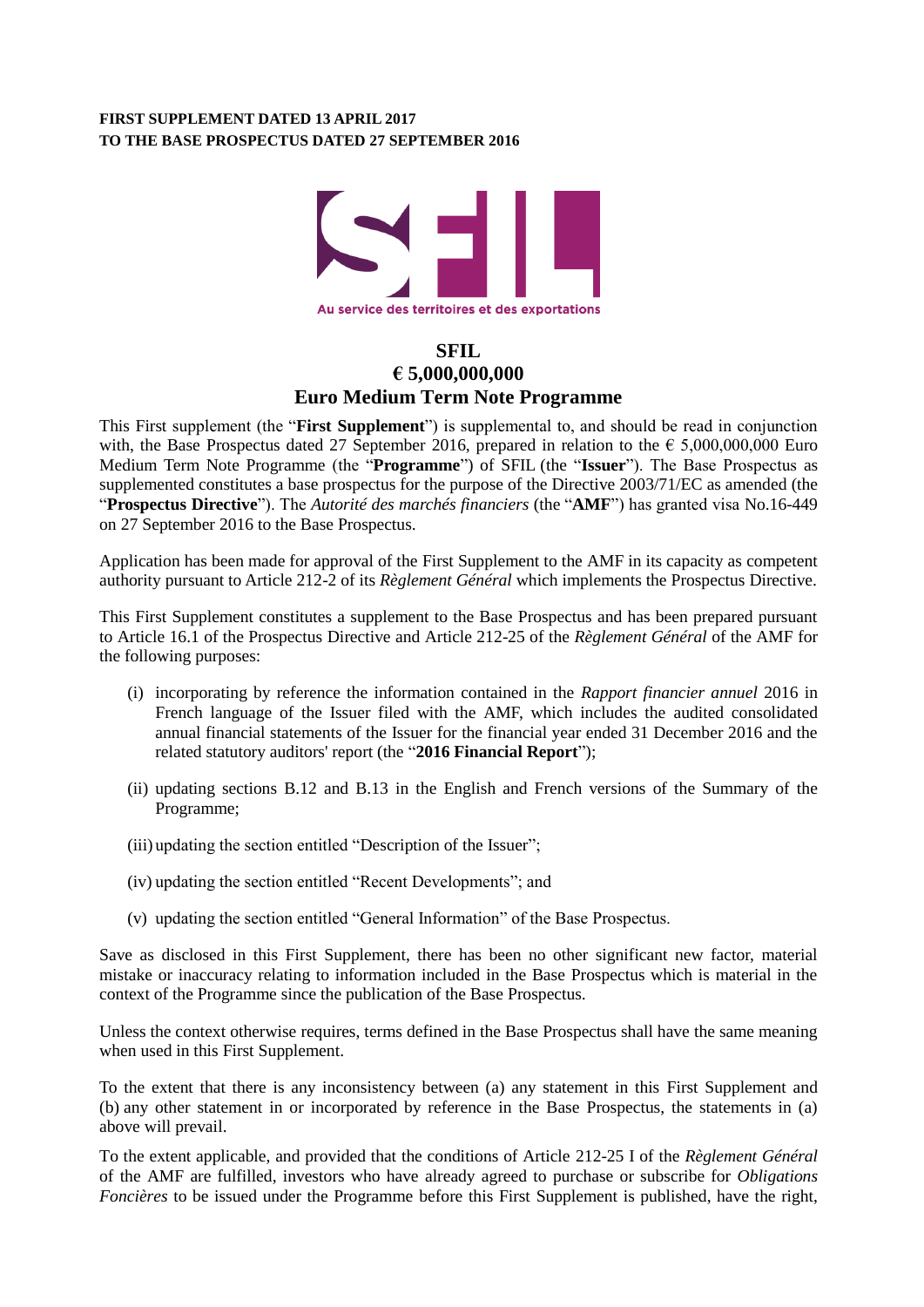according to Article 212-25 II of the *Règlement Général* of the AMF, to withdraw their acceptances within a time limit of minimum two working days after publication of this First Supplement. This right to withdraw shall expire by close of business on 18 April 2017.

Copies of this First Supplement (a) may be obtained, free of charge, at the registered office of the Issuer (1 à 3, rue du Passeur de Boulogne, 92130 Issy-les-Moulineaux, France) during normal business hours, (b) will be available on the website of the AMF [\(www.amf-france.org\)](http://www.amf-france.org/) and on the website of the Issuer (www.caffil.fr) and (c) will be available during normal business hours at the specified office of the Fiscal Agent (Banque Internationale à Luxembourg, société anonyme 69, route d'Esch, L-1470 Luxembourg, Grand-Duchy of Luxembourg) so long as any of the *Obligations Foncières* issued under the Programme are outstanding.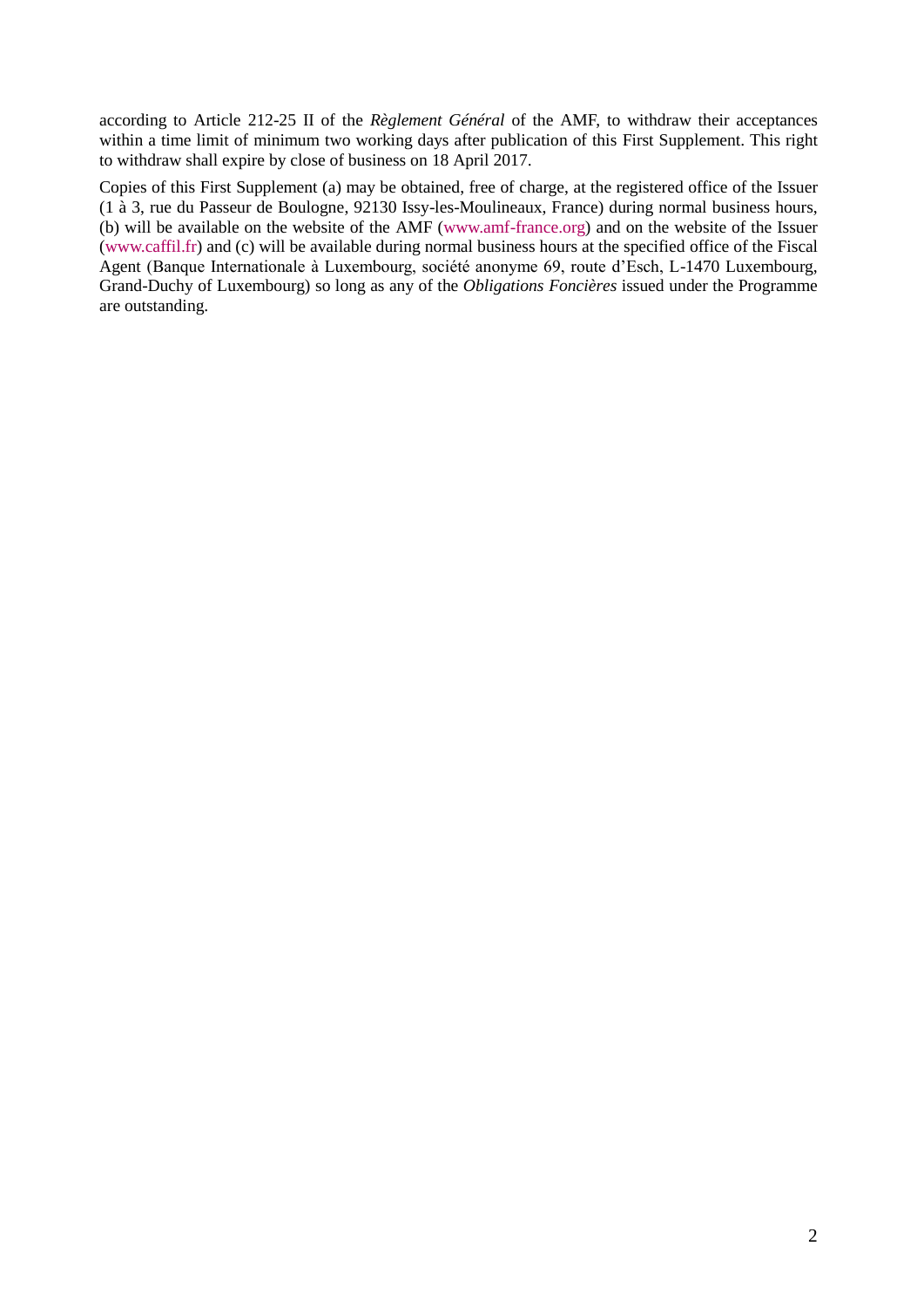# **TABLE OF CONTENTS**

| RÉSUMÉ EN FRANÇAIS DU PROGRAMME (FRENCH SUMMARY OF THE    |  |
|-----------------------------------------------------------|--|
|                                                           |  |
|                                                           |  |
|                                                           |  |
|                                                           |  |
| PERSON RESPONSIBLE FOR THE INFORMATION GIVEN IN THE FIRST |  |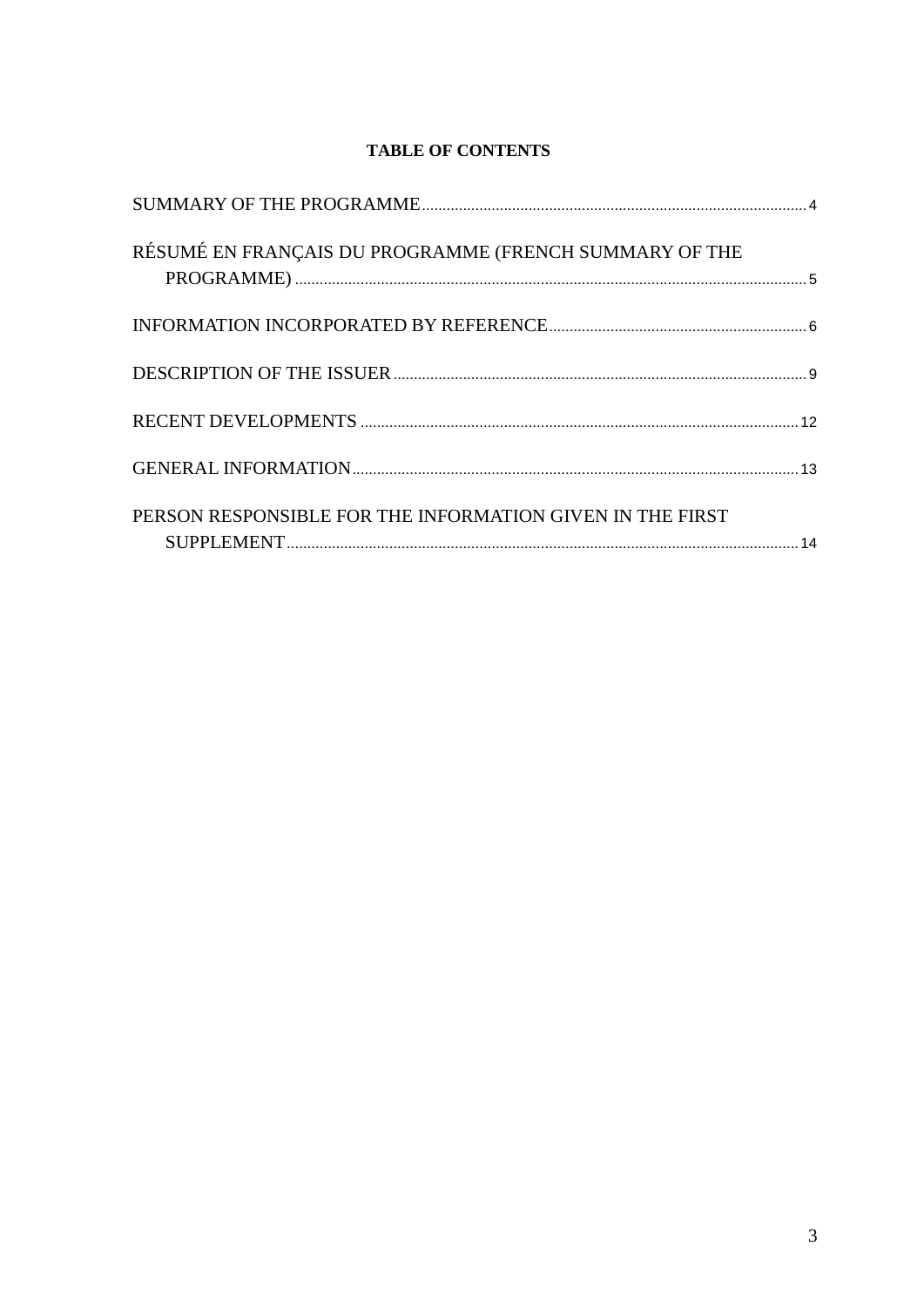## **SUMMARY OF THE PROGRAMME**

<span id="page-3-0"></span>The section entitled "**Summary of the Programme**" on pages 6 to 29 of the Base Prospectus is amended as follows:

• The item B.12 is deleted and replaced by the following:

| B.12 | <b>Selected historical</b><br>key financial<br>information | Selected historical key financial information (IFRS Consolidated):<br>Comparative annual financial data - In EUR millions                                                                                                                  |            |            |  |
|------|------------------------------------------------------------|--------------------------------------------------------------------------------------------------------------------------------------------------------------------------------------------------------------------------------------------|------------|------------|--|
|      |                                                            |                                                                                                                                                                                                                                            | 31/12/2015 | 31/12/2016 |  |
|      |                                                            | <b>Total Balance Sheet</b>                                                                                                                                                                                                                 | 83,683     | 78,937     |  |
|      |                                                            | <b>Debt Securities</b>                                                                                                                                                                                                                     | 57,740     | 57,681     |  |
|      |                                                            | Equity                                                                                                                                                                                                                                     | 1,385      | 1,388      |  |
|      |                                                            | Net Banking Income                                                                                                                                                                                                                         | 86         | 139        |  |
|      |                                                            | Net Income                                                                                                                                                                                                                                 | (59)       | 18         |  |
|      |                                                            | Statements of no significant or material adverse change                                                                                                                                                                                    |            |            |  |
|      |                                                            | There has been no significant change in the financial or trading position of the<br>Issuer or the Group since 31 December 2016 (being the end of the last financial<br>period for which audited financial statements have been published). |            |            |  |
|      |                                                            | There has no material adverse change in the prospects of the Issuer since 31<br>December 2016 (being the end of the last financial period for which audited<br>financial statements have been published).                                  |            |            |  |

• The item B.13 is deleted and replaced by the following:

| <b>B.13</b> | <b>Recent material</b> | Not applicable, as at the date of this Base Prospectus and to the best of the |
|-------------|------------------------|-------------------------------------------------------------------------------|
|             | events relevant to     | Issuer's knowledge, there have not been any recent events which are to a      |
|             | the evaluation of      | material extent relevant to the evaluation of the Issuer's solvency since 31  |
|             | the Issuer's           | December 2016.                                                                |
|             | solvency               |                                                                               |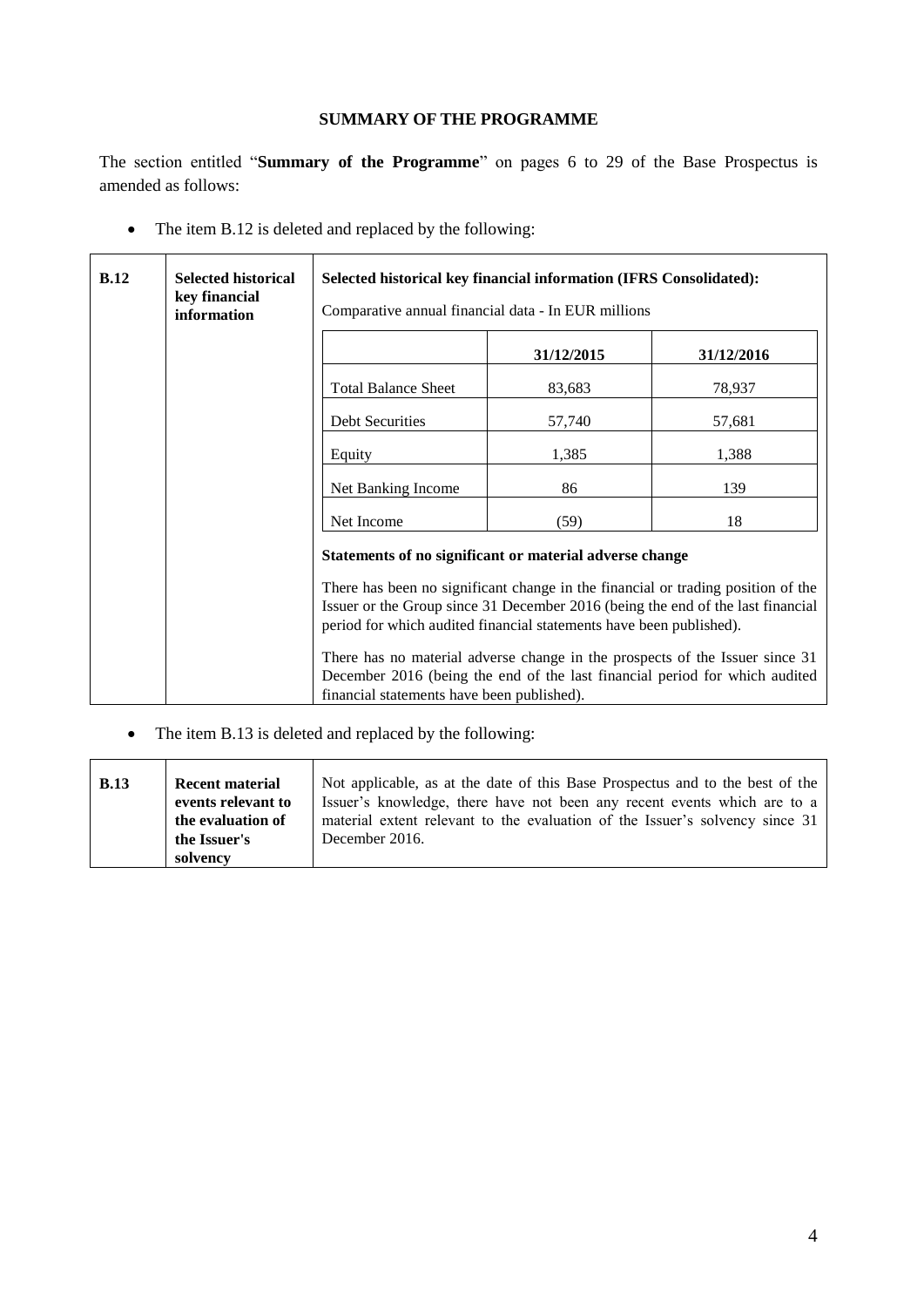# **RÉSUMÉ EN FRANÇAIS DU PROGRAMME (FRENCH SUMMARY OF THE PROGRAMME)**

<span id="page-4-0"></span>The section entitled "**Résumé en Français du Programme (French Summary of the Programme)**" on pages 30 to 55 of the Base Prospectus is amended as follows:

• The item B.12 is deleted and replaced by the following:

| B.12 | <b>Informations</b><br>financières<br>historiques<br>clés<br>sélectionnées : | Informations financières historiques clés sélectionnées (consolidés IFRS) :<br>Données financières annuelles comparées - En millions d'euros                                                                                                                                                                                                                                                                                                                                                                                                                                                                                                        |            |            |  |
|------|------------------------------------------------------------------------------|-----------------------------------------------------------------------------------------------------------------------------------------------------------------------------------------------------------------------------------------------------------------------------------------------------------------------------------------------------------------------------------------------------------------------------------------------------------------------------------------------------------------------------------------------------------------------------------------------------------------------------------------------------|------------|------------|--|
|      |                                                                              |                                                                                                                                                                                                                                                                                                                                                                                                                                                                                                                                                                                                                                                     | 31/12/2015 | 31/12/2016 |  |
|      |                                                                              | Total du Bilan                                                                                                                                                                                                                                                                                                                                                                                                                                                                                                                                                                                                                                      | 83.683     | 78.937     |  |
|      |                                                                              | Dettes représentées par<br>un Titre                                                                                                                                                                                                                                                                                                                                                                                                                                                                                                                                                                                                                 | 57.740     | 57.681     |  |
|      |                                                                              | <b>Capitaux Propres</b>                                                                                                                                                                                                                                                                                                                                                                                                                                                                                                                                                                                                                             | 1.385      | 1.388      |  |
|      |                                                                              | Produit Net Bancaire                                                                                                                                                                                                                                                                                                                                                                                                                                                                                                                                                                                                                                | 86         | 139        |  |
|      |                                                                              | Résultat Net                                                                                                                                                                                                                                                                                                                                                                                                                                                                                                                                                                                                                                        | (59)       | 18         |  |
|      |                                                                              | Déclarations relatives à l'absence de changement significatif ou de<br>changement défavorable significatif<br>Il ne s'est produit aucun changement significatif dans la situation financière ou<br>commerciale de l'Emetteur ou du Groupe depuis le 31 décembre 2016 (date de<br>clôture de la dernière période comptable pour laquelle des états financiers<br>audités ont étés publiés).<br>Il ne s'est produit aucun changement défavorable significatif dans les<br>perspectives de l'Emetteur depuis le 31 décembre 2016 (date de clôture de la<br>dernière période comptable pour laquelle des états financiers audités ont étés<br>publiés). |            |            |  |

• The item B.13 is deleted and replaced by the following:

| <b>B.13</b> | Evénement récent<br>présentant<br>un<br>intérêt significatif<br>l'évaluation<br>pour<br>de la solvabilité de<br>l'Emetteur | Sans objet, à la date du Prospectus de Base et à la meilleure connaissance de<br>l'Emetteur, il ne s'est produit aucun événement récent qui présente un intérêt<br>significatif pour l'évaluation de la solvabilité de l'Emetteur depuis le 31<br>décembre 2016. |
|-------------|----------------------------------------------------------------------------------------------------------------------------|------------------------------------------------------------------------------------------------------------------------------------------------------------------------------------------------------------------------------------------------------------------|
|-------------|----------------------------------------------------------------------------------------------------------------------------|------------------------------------------------------------------------------------------------------------------------------------------------------------------------------------------------------------------------------------------------------------------|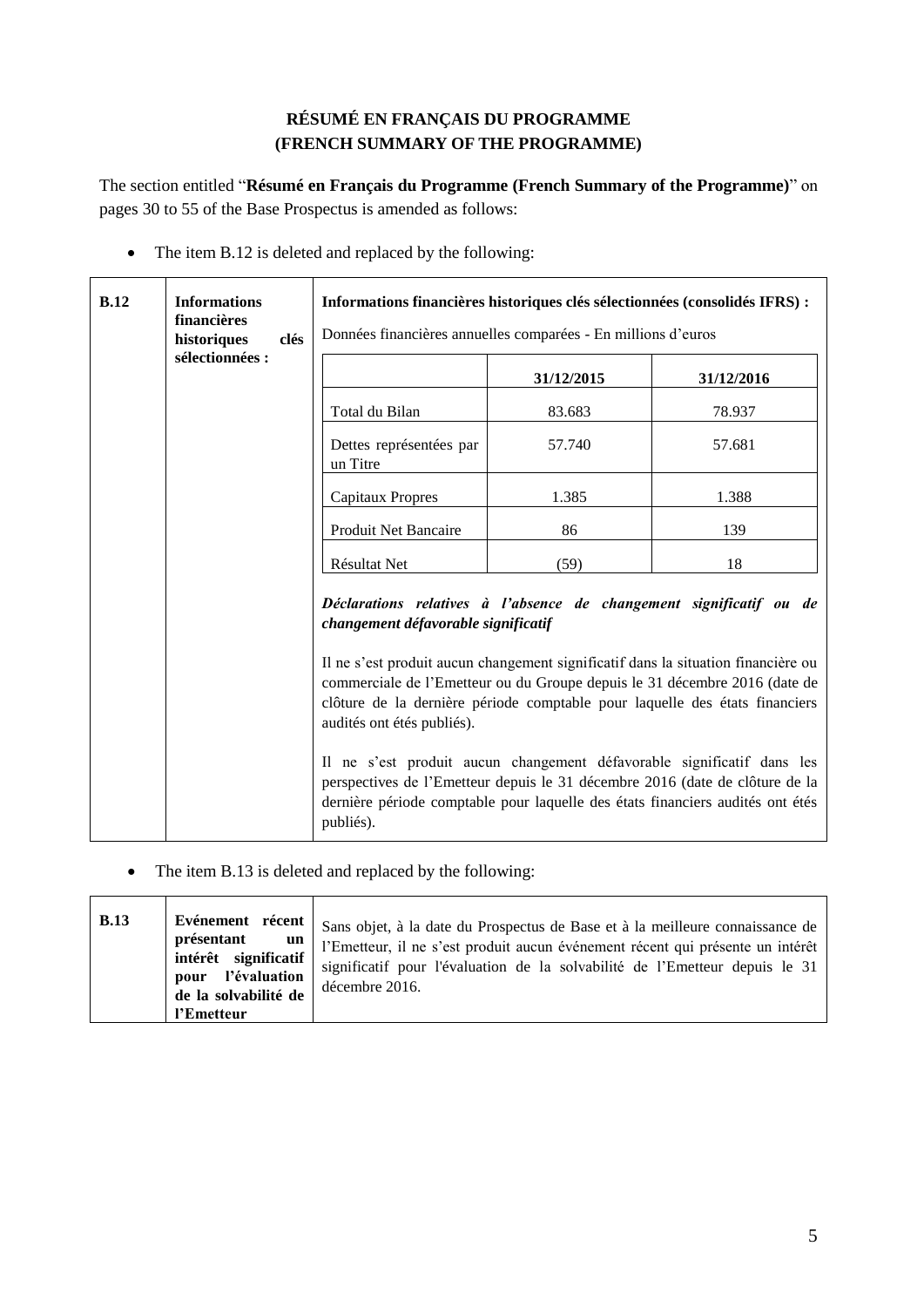#### **INFORMATION INCORPORATED BY REFERENCE**

<span id="page-5-0"></span>The section entitled "**Information incorporated by reference**" on pages 75 to 77 of the Base Prospectus is deleted in tis entirety and replaced by the following:

"This Base Prospectus should be read and construed in conjunction with the sections referred to in the table below included in:

- the *Rapport financier* 2015 in French language of the Issuer filed with the AMF, which includes the consolidated financial statements of the Issuer for the period ended 31 December 2015 and the related statutory auditors' report (the "**2015 Financial Report**"); and
- the *Rapport financier annuel* 2016 in French language of the Issuer filed with the AMF, which includes the audited consolidated annual financial statements of the Issuer for the financial year ended 31 December 2016 and the related statutory auditors' report (the "**2016 Financial Report**");

which have been previously published or are published simultaneously with this Base Prospectus and shall be incorporated in, and form part of, this Base Prospectus.

Such information shall be deemed to be incorporated in, and form part of this Base Prospectus, save that any statement contained in the information which is deemed to be incorporated by reference herein shall be deemed to be modified or superseded for the purpose of this Base Prospectus to the extent that a statement contained herein modifies or supersedes such earlier statement (whether expressly, by implication or otherwise). Any statement so modified or superseded shall not be deemed, except as so modified or superseded, to constitute a part of this Base Prospectus.

This Base Prospectus, the 2015 Financial Report and the 2016 Financial Report will be available on the websites of the Issuer (www.sfil.fr) and the AMF (www.amf-france.org). The Final Terms related to the Notes admitted to trading on any Regulated Market in the EEA will be published on the website of the AMF at (www.amffrance.org). This Base Prospectus, the 2015 Financial Report and the 2016 Financial Report will also be available during usual business hours on any weekday (except Saturdays, Sundays and public holidays) for inspection and collection free of charge, at the specified office of the Fiscal Agent so long as any of the Notes are outstanding.

The free English translations of the 2015 Financial Report and the 2016 Financial Report are available on, and may be obtained without charge from, the website of the Issuer (www.sfil.fr).

For the purposes of the Prospectus Directive, the information incorporated by reference in this Base Prospectus is set out in the following cross-reference table:

| Annex XI of the European Regulation 809/2004/EC of 29 April 2004                                                                                                                                                                                                                                                                                                                                                                                                                                                                                                                                   | Page / Paragraph |
|----------------------------------------------------------------------------------------------------------------------------------------------------------------------------------------------------------------------------------------------------------------------------------------------------------------------------------------------------------------------------------------------------------------------------------------------------------------------------------------------------------------------------------------------------------------------------------------------------|------------------|
| <b>8. PROFIT FORECASTS OR ESTIMATES</b>                                                                                                                                                                                                                                                                                                                                                                                                                                                                                                                                                            |                  |
| If an issuer chooses to include a profit forecast or a profit estimate the registration<br>document must contain the information items 8.1 and 8.2:                                                                                                                                                                                                                                                                                                                                                                                                                                                |                  |
| 8.1 A statement setting out the principal assumptions upon which the issuer has based<br>its forecast, or estimate. There must be a clear distinction between assumptions about<br>factors which the members of the administrative, management or supervisory bodies<br>can influence and assumptions about factors which are exclusively outside the<br>influence of the members of the administrative, management or supervisory bodies;<br>be readily understandable by investors; be specific and precise; and not relate to the<br>general accuracy of the estimates underlying the forecast. | N/A              |
| 8.2 A report prepared by independent accountants or auditors stating that in the<br>opinion of the independent accountants or auditors the forecast or estimate has been<br>properly compiled on the basis stated and that the basis of accounting used for the<br>profit forecast or estimate is consistent with the accounting policies of the issuer.                                                                                                                                                                                                                                           | N/A              |
| 8.3 The profit forecast or estimate must be prepared on a basis comparable with the<br>historical financial information.                                                                                                                                                                                                                                                                                                                                                                                                                                                                           | N/A              |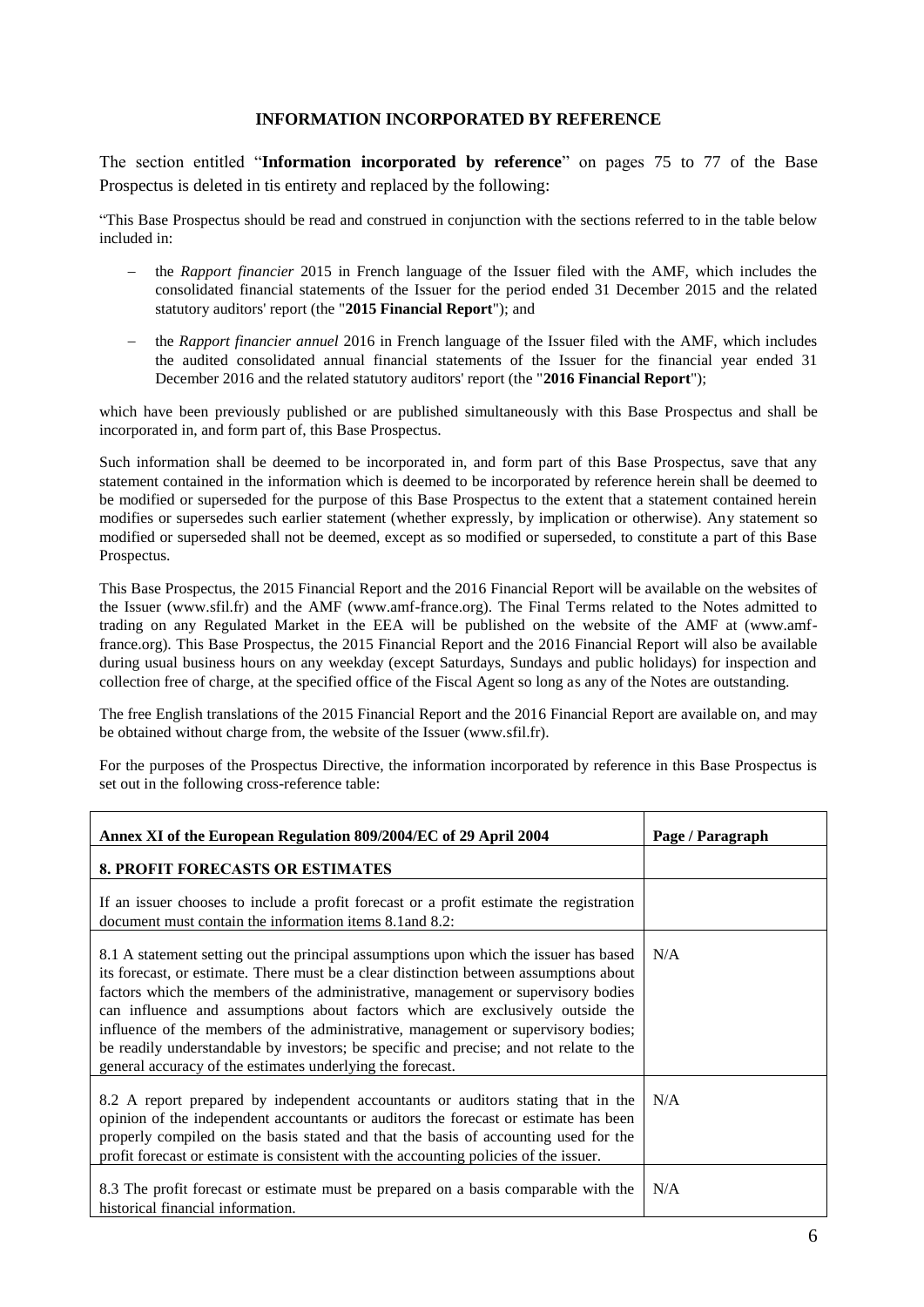| 11. FINANCIAL INFORMATION CONCERNING THE ISSUER'S ASSETS<br>AND LIABILITIES, FINANCIAL POSITION AND PROFITS AND LOSSES                                                                                                                                                                                                                                                                                                                                 | Pages<br>of<br>2016<br>the<br><b>Financial</b><br><b>Report</b> | Pages<br>оf<br>the<br>2015<br><b>Financial</b><br><b>Report</b> |
|--------------------------------------------------------------------------------------------------------------------------------------------------------------------------------------------------------------------------------------------------------------------------------------------------------------------------------------------------------------------------------------------------------------------------------------------------------|-----------------------------------------------------------------|-----------------------------------------------------------------|
| <b>11.1 Historical Financial Information</b>                                                                                                                                                                                                                                                                                                                                                                                                           |                                                                 |                                                                 |
| Audited historical financial information covering the latest 2 financial years                                                                                                                                                                                                                                                                                                                                                                         |                                                                 |                                                                 |
| the consolidated balance sheet                                                                                                                                                                                                                                                                                                                                                                                                                         | p.65                                                            | p.51                                                            |
| the income statement;                                                                                                                                                                                                                                                                                                                                                                                                                                  | p.66                                                            | p.52                                                            |
| Statement of net profit and gains and losses recognised directly in equity capital;                                                                                                                                                                                                                                                                                                                                                                    | p.66                                                            | p.52                                                            |
| Statement of changes in equity capital;                                                                                                                                                                                                                                                                                                                                                                                                                | p.67                                                            | p.53                                                            |
| Cash Flow statement;                                                                                                                                                                                                                                                                                                                                                                                                                                   | p.68                                                            | p.54                                                            |
| Notes to the consolidated financial statements.                                                                                                                                                                                                                                                                                                                                                                                                        | p.69 to 100                                                     | p.55 to 86                                                      |
| <b>11.2 Financial statements</b>                                                                                                                                                                                                                                                                                                                                                                                                                       |                                                                 |                                                                 |
| If the issuer prepares both own and consolidated financial statements, include at least<br>the consolidated financial statements in the registration document.                                                                                                                                                                                                                                                                                         | p.65 to 100                                                     | p.51 to 86                                                      |
| 11.3 Auditing of historical annual financial information                                                                                                                                                                                                                                                                                                                                                                                               |                                                                 |                                                                 |
| A statement that the historical financial information has been audited. If audit reports<br>on the historical financial information have been refused by the statutory auditors or if<br>they contain qualifications or disclaimers, such refusal or such qualifications or<br>disclaimers must be reproduced in full and the reasons given.                                                                                                           | p.101<br>and<br>120                                             | p. 87<br>and<br>108                                             |
| An indication of other information in the registration document which has been<br>audited by the auditors.                                                                                                                                                                                                                                                                                                                                             | p.62<br>and<br>123 to 126                                       | p.87<br>and<br>108                                              |
| Where financial data in the registration document is not extracted from the issuer's<br>audited financial statements state the source of the data and state that the data is<br>unaudited.                                                                                                                                                                                                                                                             | N/A                                                             | N/A                                                             |
| <u>11.4 Age of latest financial information</u>                                                                                                                                                                                                                                                                                                                                                                                                        |                                                                 |                                                                 |
| The last year of audited financial information may not be older than 18 months from<br>the date of the registration document.                                                                                                                                                                                                                                                                                                                          | p.103 to 119 of the 2016<br><b>Financial Report</b>             |                                                                 |
| 11.5 Interim and other financial information                                                                                                                                                                                                                                                                                                                                                                                                           |                                                                 |                                                                 |
| If the issuer has published quarterly or half yearly financial information since the date<br>of its last audited financial statements, these must be included in the registration<br>document. If the quarterly or half yearly financial information has been reviewed or<br>audited the audit or review report must also be included. If the quarterly or half yearly<br>financial information is unaudited or has not been reviewed state that fact. | N/A                                                             |                                                                 |
| If the registration document is dated more than nine months after the end of the last<br>audited financial year, it must contain interim financial information, covering at least<br>the first six months of the financial year. If the interim financial information is<br>unaudited state that-fact.                                                                                                                                                 | N/A                                                             |                                                                 |
| The interim financial information must include comparative statements for the same<br>period in the prior financial year, except that the requirement for comparative balance<br>sheet information may be satisfied by presenting the years end balance sheet.                                                                                                                                                                                         |                                                                 |                                                                 |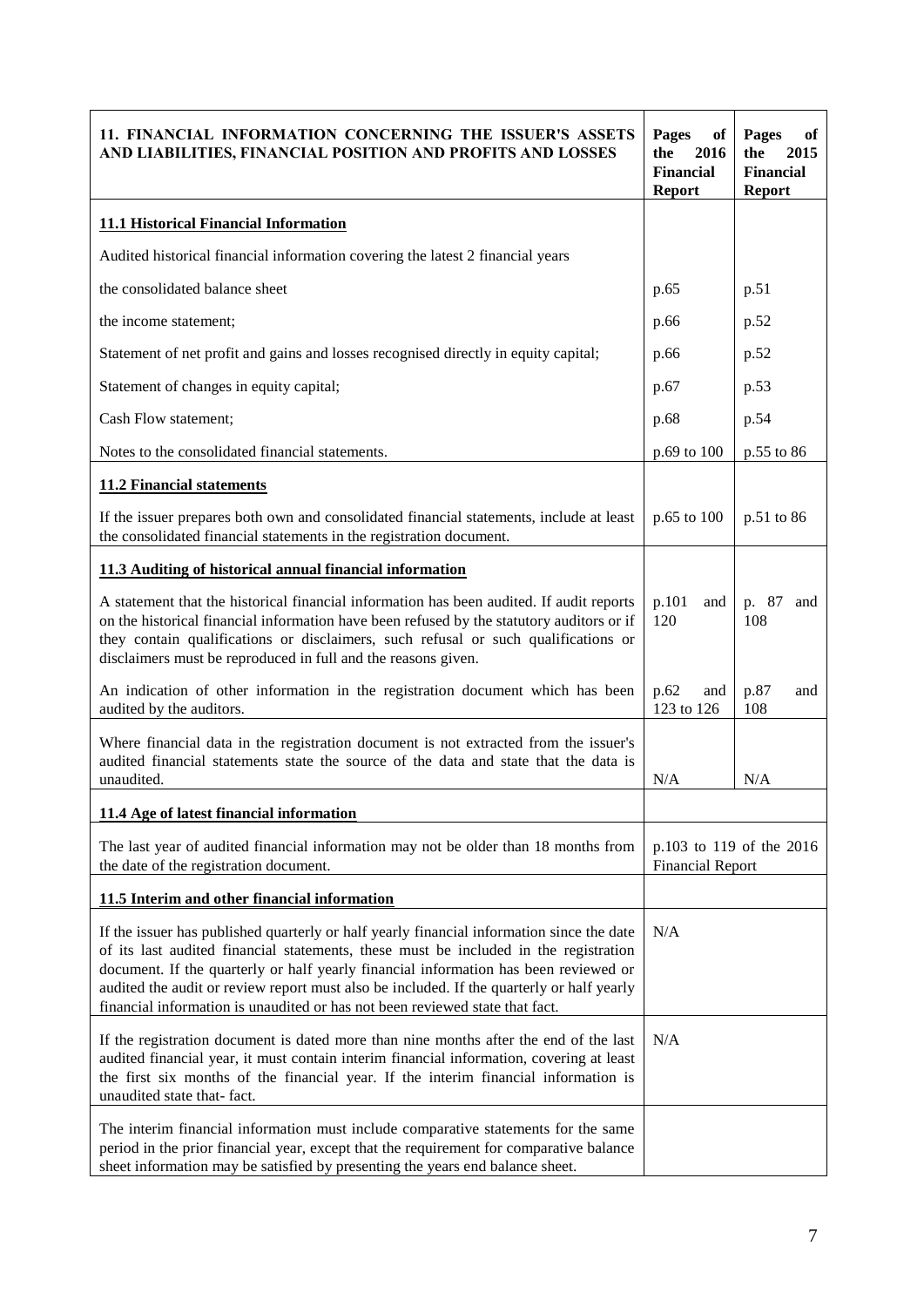Any information not listed in the cross-reference list but included in the documents incorporated by reference is given for information purposes only."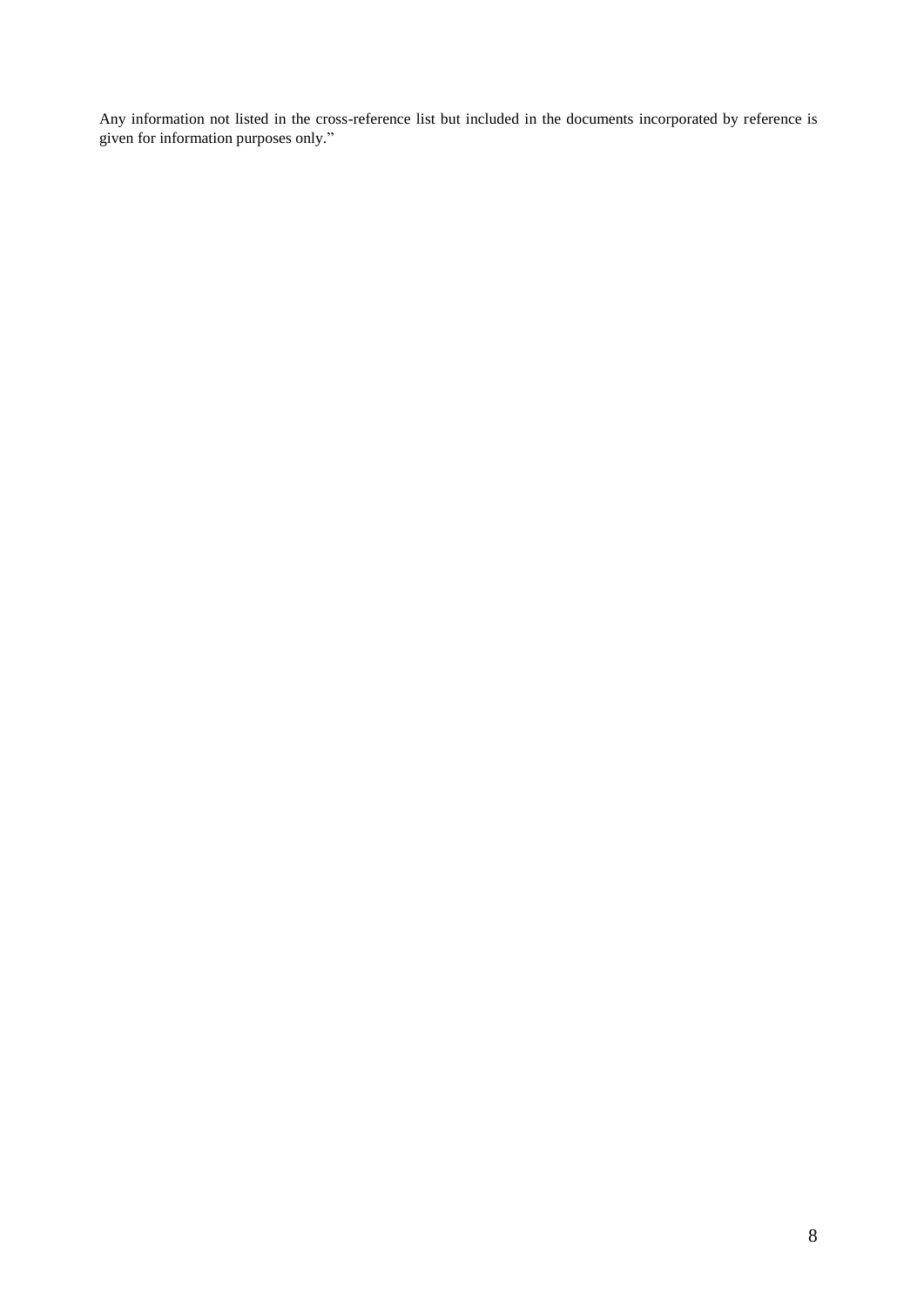#### **DESCRIPTION OF THE ISSUER**

<span id="page-8-0"></span>The section entitled "**Description of the Issuer**" on pages 116 to 129 of the Base Prospectus is amended as follow:

1) The last four paragraphs below the heading "**(i) Refinancing of local public sector loans**" and immediately above the heading "**(ii) Partnership with La Banque Postale and servicing and financing provided to Caisse Française de Financement Local**" are deleted in their entirety and replaced by the following:

"In 2013 and 2014, SFIL, altogether with La Banque Postale, was a significant lender to the French local public sector with 3.3 billion Euros in 2013 and 4.1 billion Euros in 2014. In 2015, SFIL continued to play a major role as lender to the French local public sector and increased its activity with over 5 billion Euros in new loans.

In 2016, 4.0 billion Euros in new loans have been granted by SFIL and La Banque Postale to the French local public sector entities.

Since the creation of SFIL in 2013, new loans are granted exclusively to French local public sector borrowers. Through its subsidiary Caisse Française de Financement Local, SFIL also holds loans and bonds to public sector entities that were originated before 2013 with non-French counterparts. As of 31 Decembre 2016, 84% of the assets of SFIL, measured by principal amount, are assets with French counterparts, 9% with Italian, 2% with Swiss counterparts, 1% with British and 4% with other countries.

During 2016, 97% of the recurring net banking income of SFIL comes from interest income on public sector assets."

2) The fourth paragraph below the heading "**(ii) Partnership with La Banque Postale and servicing and financing provided to Caisse Française de Financement Local**" is deleted in its entirety and replaced by the following:

"During 2016, 3% of the recurring net banking income of SFIL on a consolidated basis consisted of fees earned for the services provided to La Banque Postale."

3) The paragraphs below the heading "**(iv). Sensitivity reduction**" are deleted in their entirety and replaced by the following:

"Through its subsidiary Caisse Française de Financement Local, SFIL holds structured loans considered as sensitive that were granted to French customers of Dexia Credit Local. Certain of these customers initiated legal proceedings against Dexia Credit Local, Caisse Française de Financement Local and/or SFIL.

The policy applied by SFIL since its creation at the beginning of 2013 made it possible to effect a significant reduction in the size of the portfolio of sensitive structured loans.

Two support funds created by the French government in 2013 and 2014 allow local authorities and public hospitals eligible for this arrangement to finance the cost of doing away with their structured loans. These funds were fully operational as of 2015. In the second half of 2015, notifications of the amounts of assistance provided by the funds began to be sent to local authorities and public hospitals that had requested such help. This made it possible to maintain a sustained pace of sensitivity reduction and resulted in a major decrease in the number of law suits.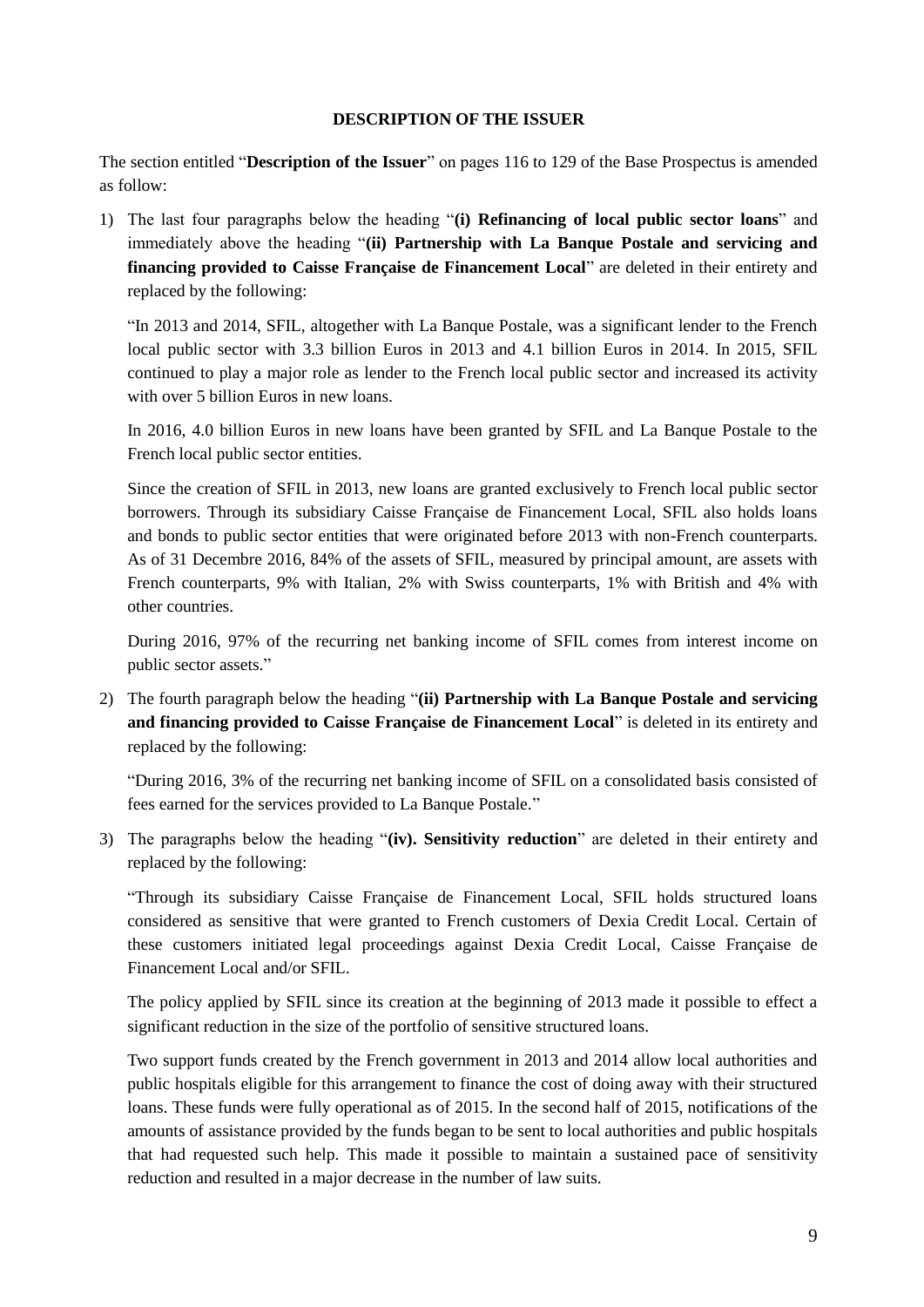1.6 billion Euros of sensitive structured loans were transformed into fixed rate loans in 2016, compared with 1.7 billion Euros in 2015, via 198 operations, (250 operations in 2015). 156 borrowers reported the complete elimination of sensitive loans( versus 223 previous year).

Operations to reduce loan sensitivity were accompanied by the setup of new loans for a total of 0.5 billion Euros in 2016.

Looking forward to the end of 2017 and taking into account EUR 0.7 billion that represents outstanding loans for which the customers chose to maintain their sensitive loan temporarily, while having the option of receiving aid from the local government support fund if the structured component of their loan becomes activated (system for helping pay interest at a degraded rate provided for by the support fund doctrine), and only taking into account the sensitivity reduction operations undertaken before 31 December 2016, the outstanding amount of SFIL's sensitive structured loans will have decreased by at least 84% compared with the amount recorded when SFIL was created. The initial inventory of 8.5 billion Euros in sensitive loans will be pushed down to a maximum of 1.4 billion Euros at the end of 2017.

Lastly, 181 borrowers cancelled their litigation proceedings. On 31 December 2016, there were 39 proceedings before the courts."

4) The paragraphs below the heading "**2.3. Recent Evolutions**" are deleted in their entirety and replaced by the following:

"We present below three key figures of SFIL as of 31 December 2016:

- SFIL had 78.9 billion Euros consolidated balance sheet assets:
- SFIL had a CET1 Ratio of 24.2% (Basel III phased-in); and
- 362 employees were working for SFIL.

During 2016, SFIL fully accomplished its fundamental missions, which involve (i) refinancing, via its subsidiary Caisse Française de Financement Local, loans granted by La Banque Postale to eligible local authorities and public healthcare facilities, (ii) supplying specialized services to La Banque Postale and Caisse Française de Financement Local, (iii) implementing a policy to reduce the sensitivity of the portfolio of structured loans, and (iv) refinancing major export contracts.

SFIL successfully issued in October 2016 a first Euro benchmark transaction for Eur 1.0 billion. This transaction confirmed the establishment of SFIL as a new issuer in the French agency segment. This positioning was also confirmed in January 2017 with SFIL being added in the list of european agencies that are bought by the European Central Bank for its Public Sector Purchase Program (PSPP)."

5) The paragraphs below the heading "**6. Legal and Arbitration Proceedings**" are deleted in their entirety and replaced by the following:

"As of 31 December 2016, three court cases were pending before the Cour d'appel de Versailles. At the same time, 178 borrowers who had raised claims before the courts reached a settlement agreement with SFIL, Caisse Française de Financement Local and Dexia Credit Local, thereby putting an end to their litigation.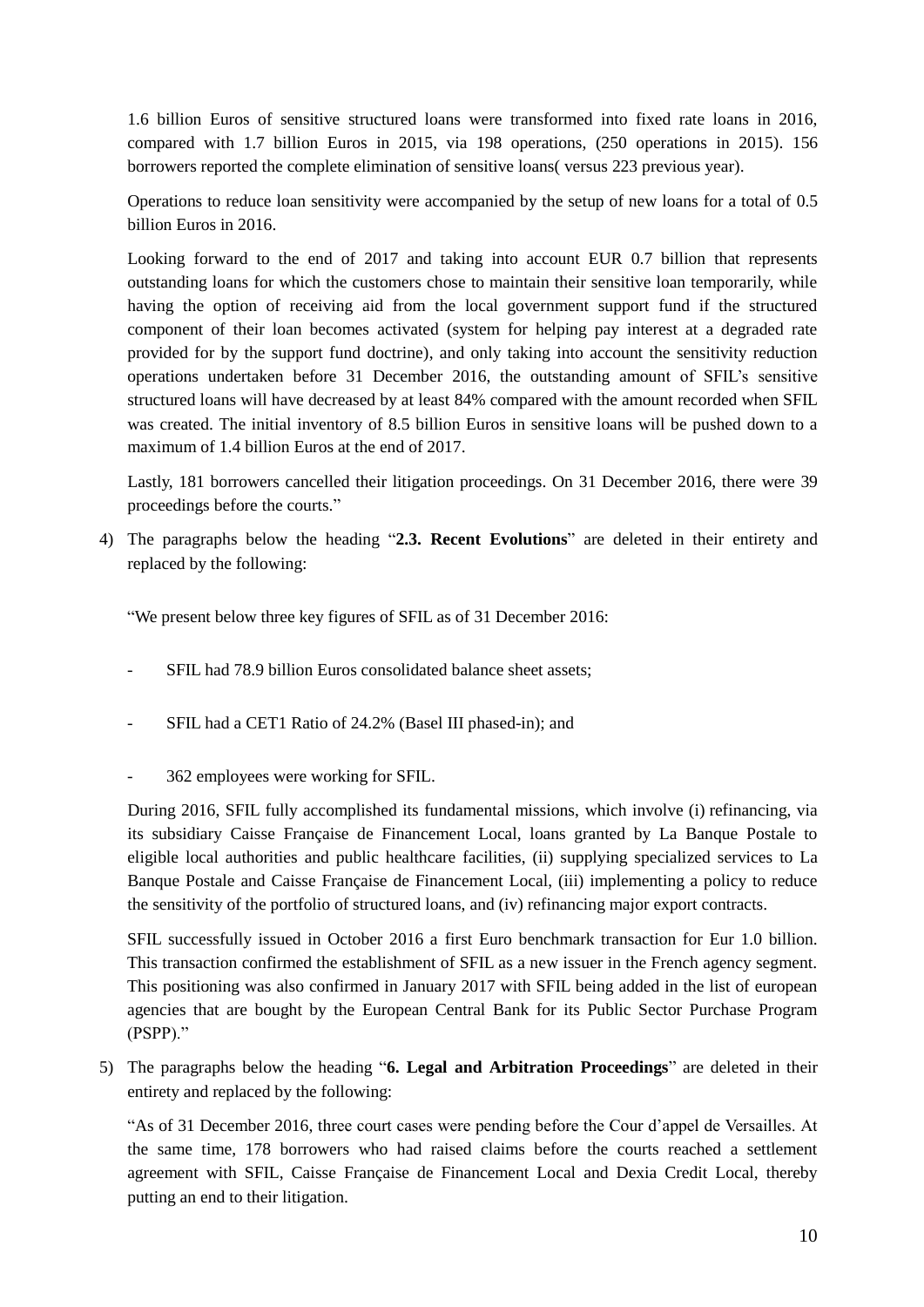The amounts of specific and collective impairments (which amount EUR 106 million as of 31 December 2016 take into account an estimation of this risk and the support from the funds these borrowers could benefit from."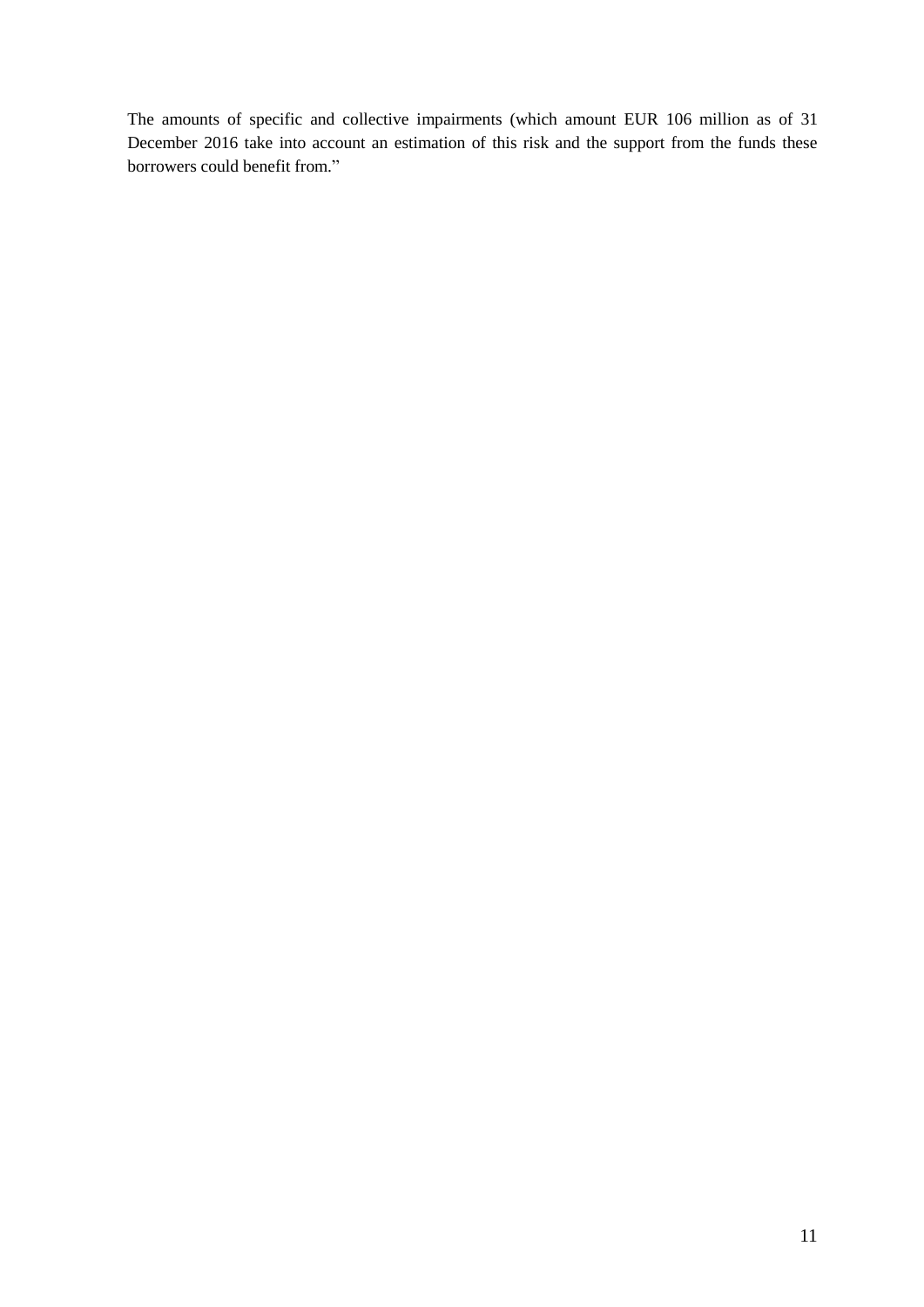## **RECENT DEVELOPMENTS**

<span id="page-11-0"></span>The paragraph of the section entitled "**Recent Developments**" on page 130 of the Base Prospectus shall be deleted and replaced as follows:

"The number of clients who sued Dexia Crédit Local and/or SFIL and/or Caisse Française de Financement Local for loans on the balance sheet of Caisse Française de Financement Local stood at 38 on 29 March 2017, compared with 131 on 31 December 2015."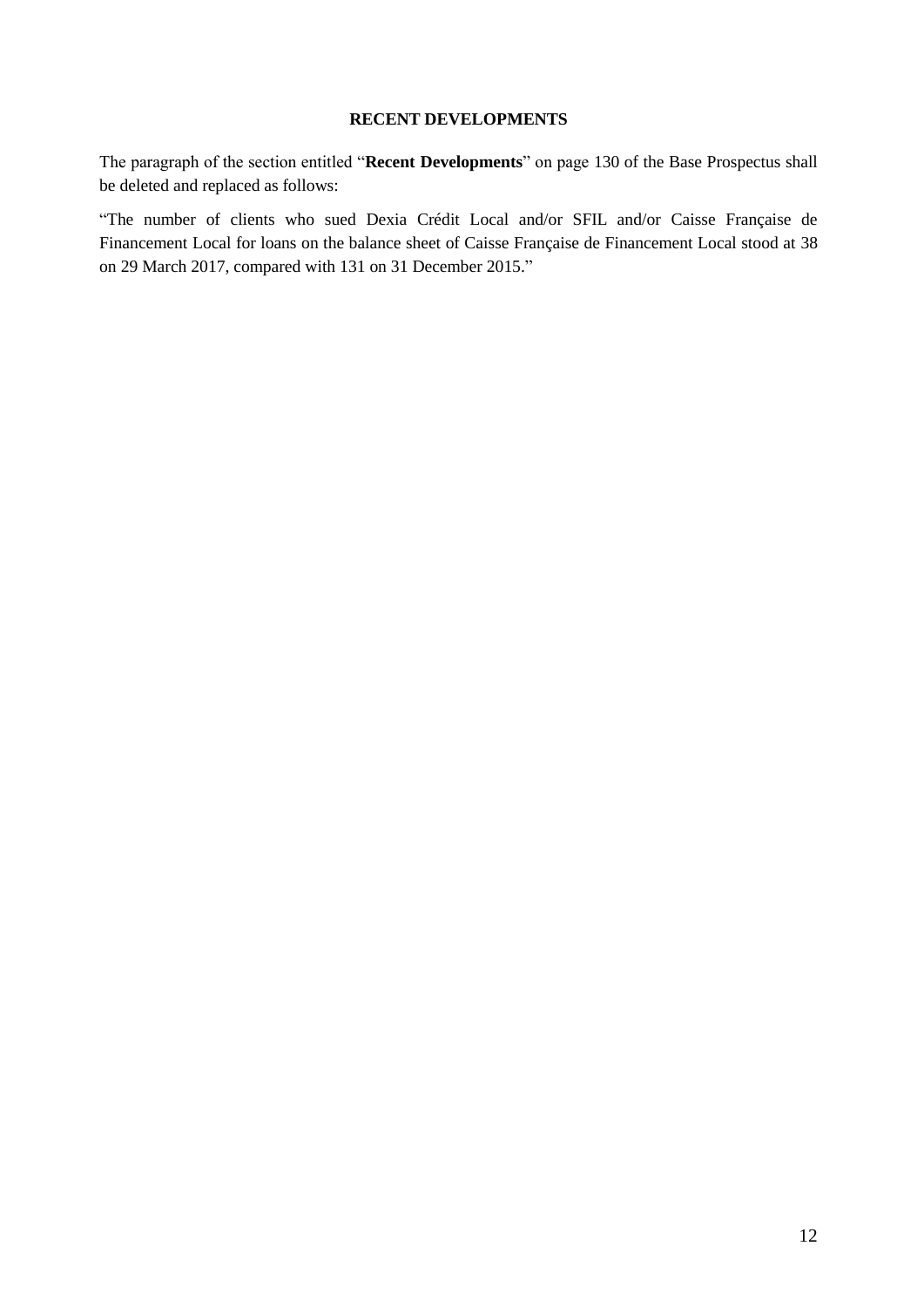#### **GENERAL INFORMATION**

<span id="page-12-0"></span>The section "**General Information**" on page 202 to 203 of the Base Prospectus is amended as follows:

1) The paragraph under the heading "**4. Significant change**" shall be deleted and replaced as follows:

"There has been no significant change in the financial or trading position of the Issuer or the Group since 31 December 2016 (being the date of its last published audited consolidated financial statements).":

2) The paragraph under the heading "**5. Material adverse change**" shall be deleted and replaced as follows:

"There has been no material adverse change in the prospects of the Issuer since 31 December 2016 (being the date of its last published audited consolidated financial statements).";

3) Item (v) under the heading "**7. Documents available**" shall be deleted and replaced as follows:

"(v) the annual audited consolidated financial statements of the Issuer for the financial years ended 31 December 2015 and 2016."; and

4) The paragraph under the heading "**8. Auditors**" shall be deleted and replaced as follows:

Mazars (Exaltis – 61, rue Henri Regnault, 92075 La Défense, France) and Deloitte & Associés (185, avenue Charles de Gaulle, 92524 Neuilly-sur-Seine, France) have audited and rendered an unqualified audit report on the consolidated financial statements of the Issuer for the year ended 31 December 2015 and on the consolidated financial statements of the Issuer for the year ended 31 December 2016. The French auditors carry out their duties in accordance with the principles of *Compagnie Nationale des Commissaires aux Comptes* (CNCC).